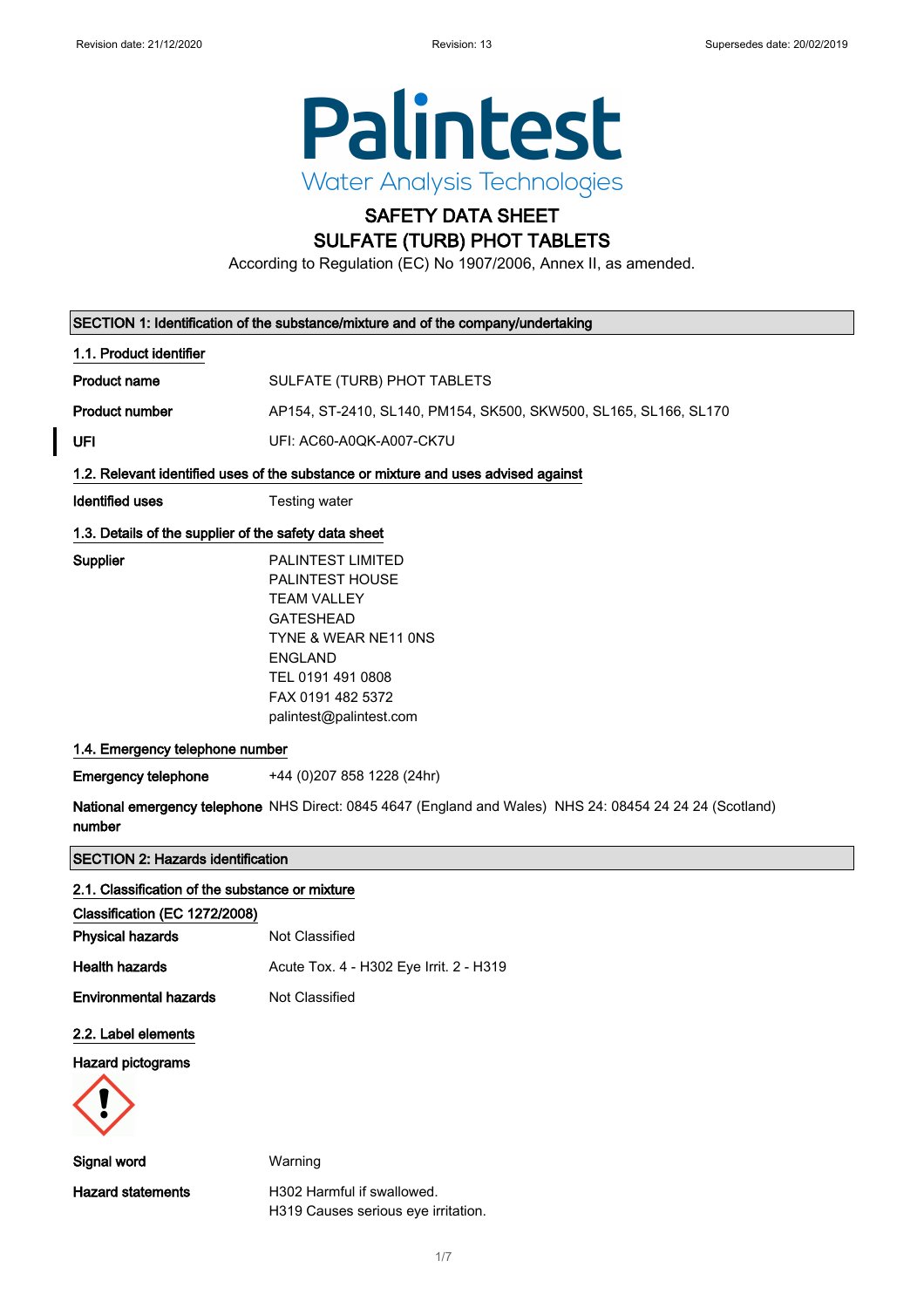| <b>Precautionary statements</b> | P280 Wear protective gloves/ protective clothing/ eye protection/ face protection.<br>P301+P310 IF SWALLOWED: Immediately call a POISON CENTER/ doctor.<br>P305+P351+P338 IF IN EYES: Rinse cautiously with water for several minutes. Remove<br>contact lenses, if present and easy to do. Continue rinsing.<br>P330 Rinse mouth.<br>P337+P313 If eye irritation persists: Get medical advice/attention.<br>P501 Dispose of contents/ container in accordance with local regulations. |
|---------------------------------|----------------------------------------------------------------------------------------------------------------------------------------------------------------------------------------------------------------------------------------------------------------------------------------------------------------------------------------------------------------------------------------------------------------------------------------------------------------------------------------|
| Contains                        | BARIUM CHLORIDE, ETHYLENEDIAMINETETRAACETIC ACID DI SODIUM SALT<br><b>DIHYDRATE</b>                                                                                                                                                                                                                                                                                                                                                                                                    |
| statements                      | Supplementary precautionary P101 If medical advice is needed, have product container or label at hand.<br>P102 Keep out of reach of children.<br>P103 Read label before use.<br>P264 Wash contaminated skin thoroughly after handling.<br>P270 Do not eat, drink or smoke when using this product.                                                                                                                                                                                     |

## 2.3. Other hazards

This substance is not classified as PBT or vPvB according to current EU criteria.

|  | <b>SECTION 3: Composition/information on ingredients</b> |  |  |
|--|----------------------------------------------------------|--|--|
|--|----------------------------------------------------------|--|--|

| 3.2. Mixtures                                                      |                      |                                                      |          |
|--------------------------------------------------------------------|----------------------|------------------------------------------------------|----------|
| <b>ADIPIC ACID</b>                                                 |                      |                                                      | 10-20%   |
| CAS number: 124-04-9                                               | EC number: 204-673-3 | REACH registration number: 01-<br>2119457561-38-XXXX |          |
| Classification<br>Eye Irrit. 2 - H319                              |                      |                                                      |          |
| <b>BARIUM CHLORIDE</b>                                             |                      |                                                      | $3 - 5%$ |
| CAS number: 10361-37-2                                             | EC number: 233-788-1 | REACH registration number: 01-<br>2119502547-42-XXXX |          |
| Classification                                                     |                      |                                                      |          |
| Acute Tox. 3 - H301                                                |                      |                                                      |          |
| Acute Tox. 4 - H332                                                |                      |                                                      |          |
| ETHYLENEDIAMINETETRAACETIC ACID DI SODIUM<br><b>SALT DIHYDRATE</b> |                      |                                                      | $3 - 5%$ |
| CAS number: 6381-92-6                                              | EC number: 613-386-6 | REACH registration number: 01-<br>2119486775-20-XXXX |          |
| Classification                                                     |                      |                                                      |          |
| Acute Tox. 4 - H302                                                |                      |                                                      |          |
| <b>Acute Tox. 4 - H312</b>                                         |                      |                                                      |          |
| Acute Tox. 4 - H332                                                |                      |                                                      |          |
| Skin Irrit. 2 - H315                                               |                      |                                                      |          |
| Eye Irrit. 2 - H319                                                |                      |                                                      |          |
| <b>STOT SE 3 - H335</b><br>Aquatic Chronic 3 - H412                |                      |                                                      |          |

The Full Text for all R-Phrases and Hazard Statements are Displayed in Section 16.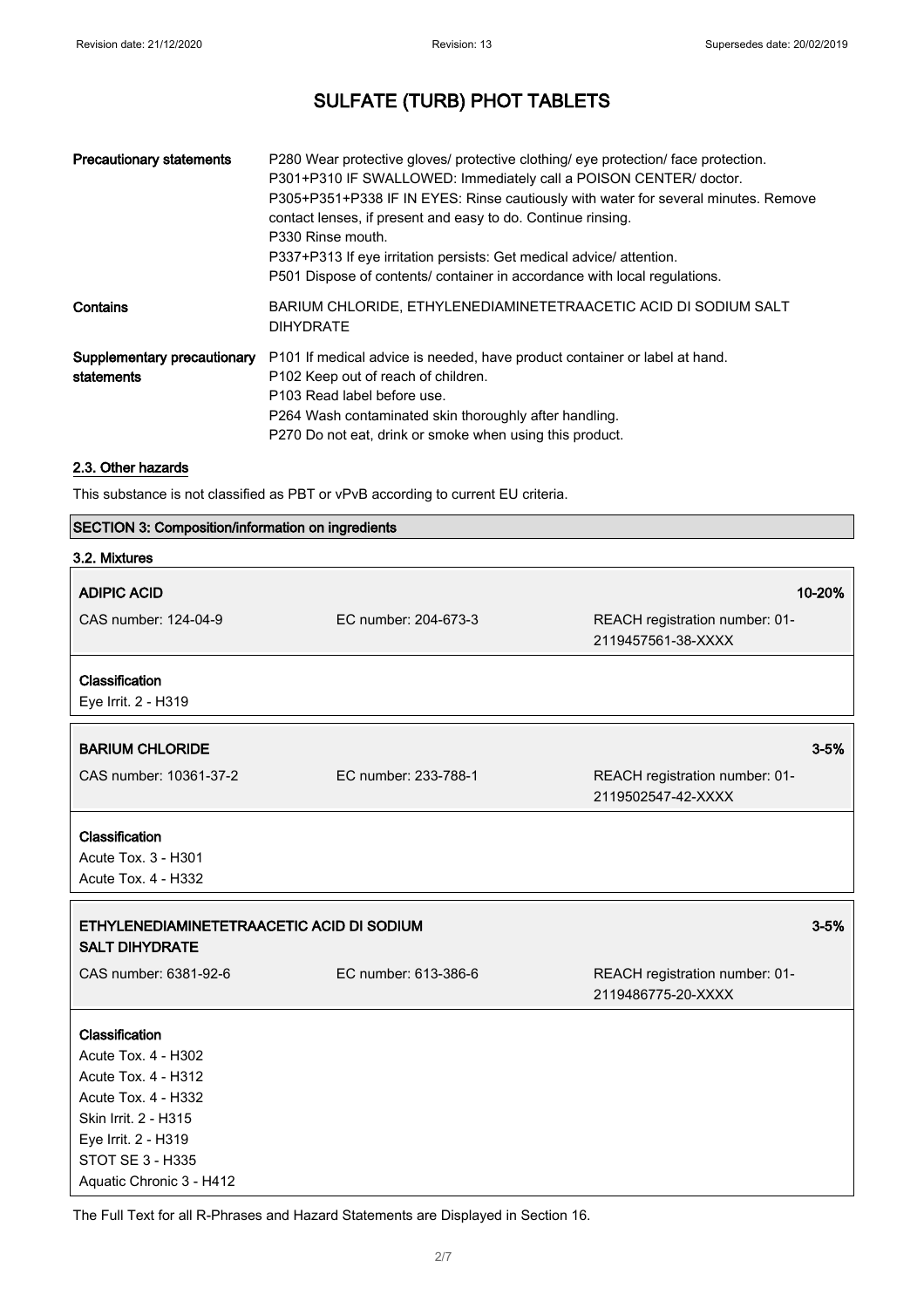## SECTION 4: First aid measures

| 4.1. Description of first aid measures                     |                                                                                                                                                                                             |  |
|------------------------------------------------------------|---------------------------------------------------------------------------------------------------------------------------------------------------------------------------------------------|--|
| <b>General information</b>                                 | Treat symptomatically.                                                                                                                                                                      |  |
| Inhalation                                                 | Remove affected person from source of contamination. Move affected person to fresh air at<br>once. Get medical attention.                                                                   |  |
| Ingestion                                                  | Rinse mouth thoroughly with water. Give plenty of water to drink. Get medical attention. Show<br>this Safety Data Sheet to the medical personnel.                                           |  |
| <b>Skin contact</b>                                        | Remove affected person from source of contamination. Remove contaminated clothing. Wash<br>skin thoroughly with soap and water. Get medical attention if irritation persists after washing. |  |
| Eye contact                                                | Remove any contact lenses and open eyelids wide apart. Continue to rinse for at least 15<br>minutes. Get medical attention if irritation persists after washing.                            |  |
|                                                            | 4.2. Most important symptoms and effects, both acute and delayed                                                                                                                            |  |
| <b>General information</b>                                 | The severity of the symptoms described will vary dependent on the concentration and the<br>length of exposure.                                                                              |  |
| Inhalation                                                 | Irritation of nose, throat and airway.                                                                                                                                                      |  |
| Ingestion                                                  | May cause discomfort if swallowed.                                                                                                                                                          |  |
| <b>Skin contact</b>                                        | Skin irritation.                                                                                                                                                                            |  |
| Eye contact                                                | May cause severe eye irritation.                                                                                                                                                            |  |
|                                                            | 4.3. Indication of any immediate medical attention and special treatment needed                                                                                                             |  |
| Notes for the doctor                                       | Treat symptomatically.                                                                                                                                                                      |  |
| <b>SECTION 5: Firefighting measures</b>                    |                                                                                                                                                                                             |  |
| 5.1. Extinguishing media                                   |                                                                                                                                                                                             |  |
| Suitable extinguishing media                               | Use fire-extinguishing media suitable for the surrounding fire.                                                                                                                             |  |
| 5.2. Special hazards arising from the substance or mixture |                                                                                                                                                                                             |  |
| <b>Hazardous combustion</b><br>products                    | No known hazardous decomposition products.                                                                                                                                                  |  |
| 5.3. Advice for firefighters                               |                                                                                                                                                                                             |  |
| Protective actions during<br>firefighting                  | No specific firefighting precautions known.                                                                                                                                                 |  |
| <b>SECTION 6: Accidental release measures</b>              |                                                                                                                                                                                             |  |
|                                                            | 6.1. Personal precautions, protective equipment and emergency procedures                                                                                                                    |  |
| <b>Personal precautions</b>                                | Wear protective clothing as described in Section 8 of this safety data sheet.                                                                                                               |  |
| 6.2. Environmental precautions                             |                                                                                                                                                                                             |  |
| <b>Environmental precautions</b>                           | Not considered to be a significant hazard due to the small quantities used. However, large or<br>frequent spills may have hazardous effects on the environment.                             |  |

## 6.3. Methods and material for containment and cleaning up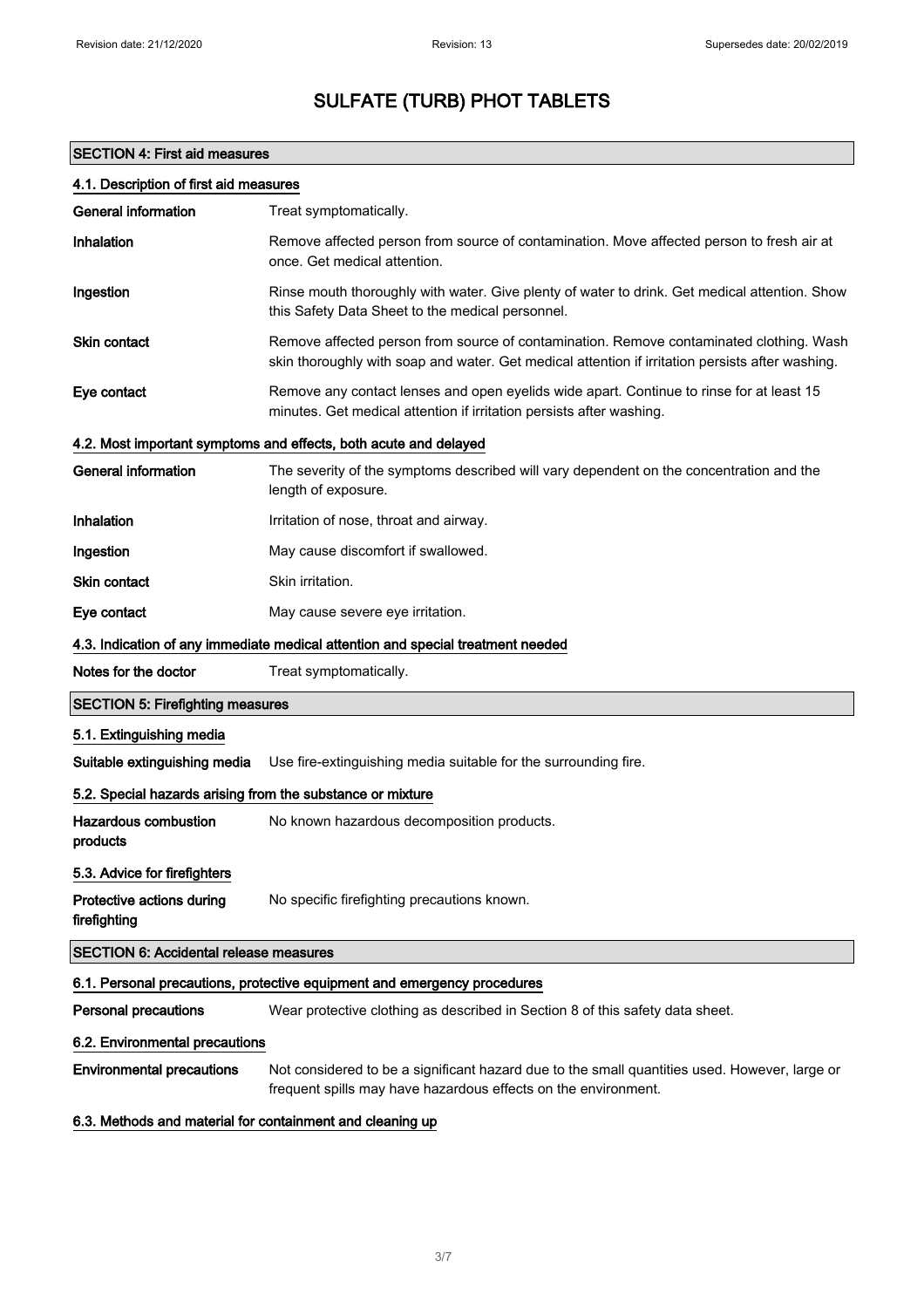| Methods for cleaning up | Avoid generation and spreading of dust. Collect and place in suitable waste disposal             |
|-------------------------|--------------------------------------------------------------------------------------------------|
|                         | containers and seal securely. Label the containers containing waste and contaminated             |
|                         | materials and remove from the area as soon as possible. Flush contaminated area with plenty      |
|                         | of water. Wear suitable protective equipment, including gloves, goggles/face shield, respirator, |
|                         | boots, clothing or apron, as appropriate.                                                        |

### 6.4. Reference to other sections

Reference to other sections Wear protective clothing as described in Section 8 of this safety data sheet.

| <b>SECTION 7: Handling and storage</b>                            |                                                                                                                                                                         |  |
|-------------------------------------------------------------------|-------------------------------------------------------------------------------------------------------------------------------------------------------------------------|--|
| 7.1. Precautions for safe handling                                |                                                                                                                                                                         |  |
| Usage precautions                                                 | Good personal hygiene procedures should be implemented. Avoid inhalation of dust and<br>contact with skin and eyes.                                                     |  |
| 7.2. Conditions for safe storage, including any incompatibilities |                                                                                                                                                                         |  |
| <b>Storage precautions</b>                                        | Store in tightly-closed, original container in a dry, cool and well-ventilated place. Keep<br>separate from food, feedstuffs, fertilisers and other sensitive material. |  |
| 7.3. Specific end use(s)                                          |                                                                                                                                                                         |  |
| Specific end use(s)                                               | The identified uses for this product are detailed in Section 1.2.                                                                                                       |  |
| SECTION 8: Exposure controls/Personal protection                  |                                                                                                                                                                         |  |

## 8.1. Control parameters

### Occupational exposure limits

### BARIUM CHLORIDE

Long-term exposure limit (8-hour TWA): WEL 0,5 mg/m<sup>3</sup> Short-term exposure limit (15-minute): WEL as Ba WEL = Workplace Exposure Limit.

### 8.2. Exposure controls

### Protective equipment



| Appropriate engineering<br>controls                | Provide adequate ventilation. Avoid inhalation of dust. Observe any occupational exposure<br>limits for the product or ingredients.                                                                        |
|----------------------------------------------------|------------------------------------------------------------------------------------------------------------------------------------------------------------------------------------------------------------|
| Eye/face protection                                | Eyewear complying with an approved standard should be worn if a risk assessment indicates<br>eye contact is possible. The following protection should be worn: Dust-resistant, chemical<br>splash goggles. |
| Hand protection                                    | Wear protective gloves. It is recommended that gloves are made of the following material:<br>Nitrile rubber.                                                                                               |
| Other skin and body<br>protection                  | Wear appropriate clothing to prevent any possibility of skin contact.                                                                                                                                      |
| Hygiene measures                                   | No specific hygiene procedures recommended but good personal hygiene practices should<br>always be observed when working with chemical products.                                                           |
| <b>Respiratory protection</b>                      | If ventilation is inadequate, suitable respiratory protection must be worn.                                                                                                                                |
| <b>SECTION 9: Physical and chemical properties</b> |                                                                                                                                                                                                            |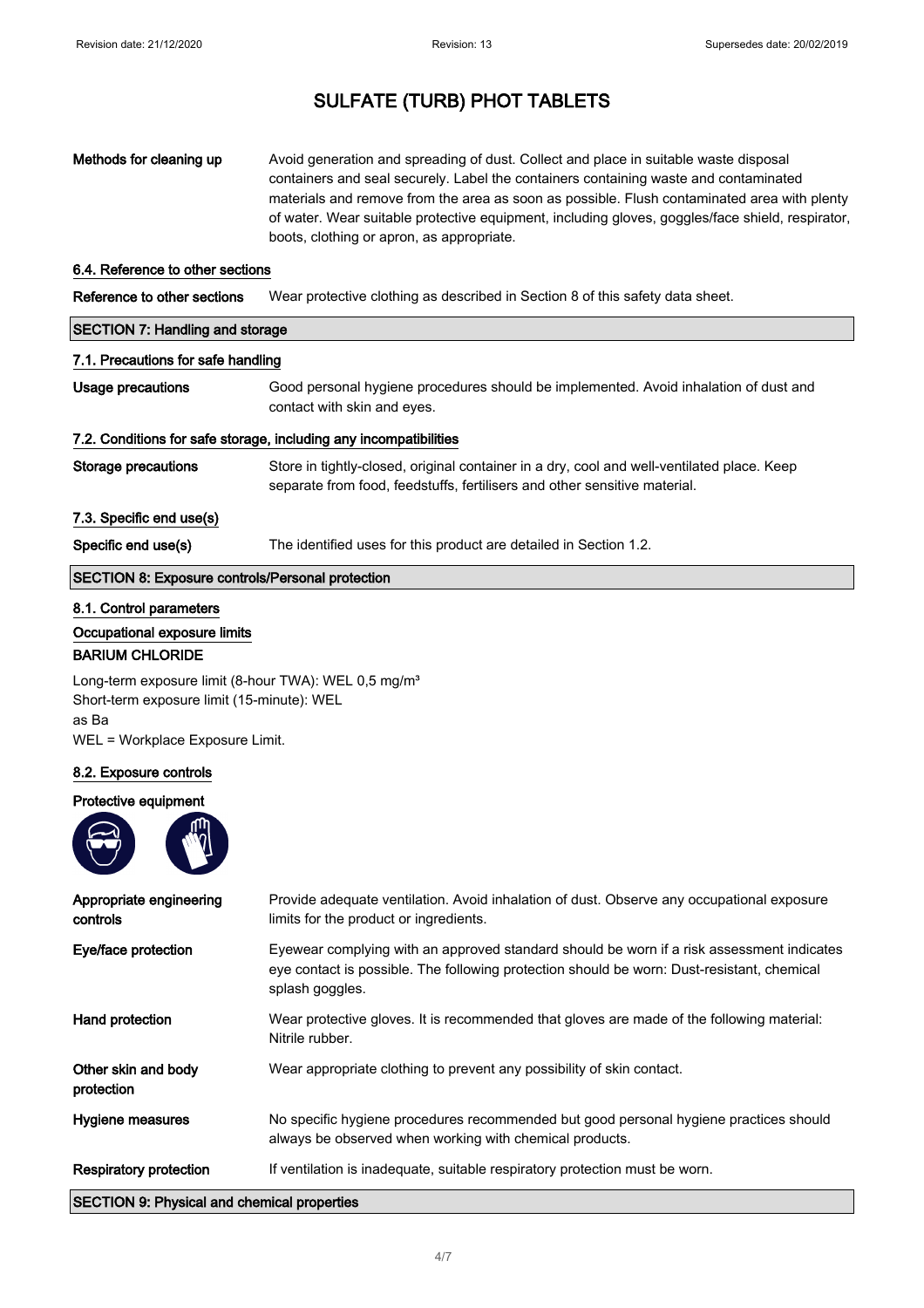## 9.1. Information on basic physical and chemical properties Appearance Solid Colour White. Odour Odourless. Solubility(ies) Soluble in water. 9.2. Other information Other information No data available. SECTION 10: Stability and reactivity 10.1. Reactivity Reactivity **Reactivity** There are no known reactivity hazards associated with this product. 10.2. Chemical stability Stability Stable under the prescribed storage conditions. 10.3. Possibility of hazardous reactions Possibility of hazardous reactions No data available. 10.4. Conditions to avoid Conditions to avoid There are no known conditions that are likely to result in a hazardous situation. 10.5. Incompatible materials Materials to avoid No specific material or group of materials is likely to react with the product to produce a hazardous situation. 10.6. Hazardous decomposition products Hazardous decomposition products No known hazardous decomposition products. SECTION 11: Toxicological information 11.1. Information on toxicological effects Toxicological effects Harmful if swallowed. Other health effects Causes serious eye irritation. Acute toxicity - oral Summary **Harmful if swallowed.** ATE oral (mg/kg) 1,712.56 Acute toxicity - dermal Summary **Causes serious eye irritation.** ATE dermal (mg/kg) 22,605.84 Acute toxicity - inhalation Summary **May be harmful if inhaled. May cause respiratory irritation.** ATE inhalation (dusts/mists mg/l) 13.04 Skin corrosion/irritation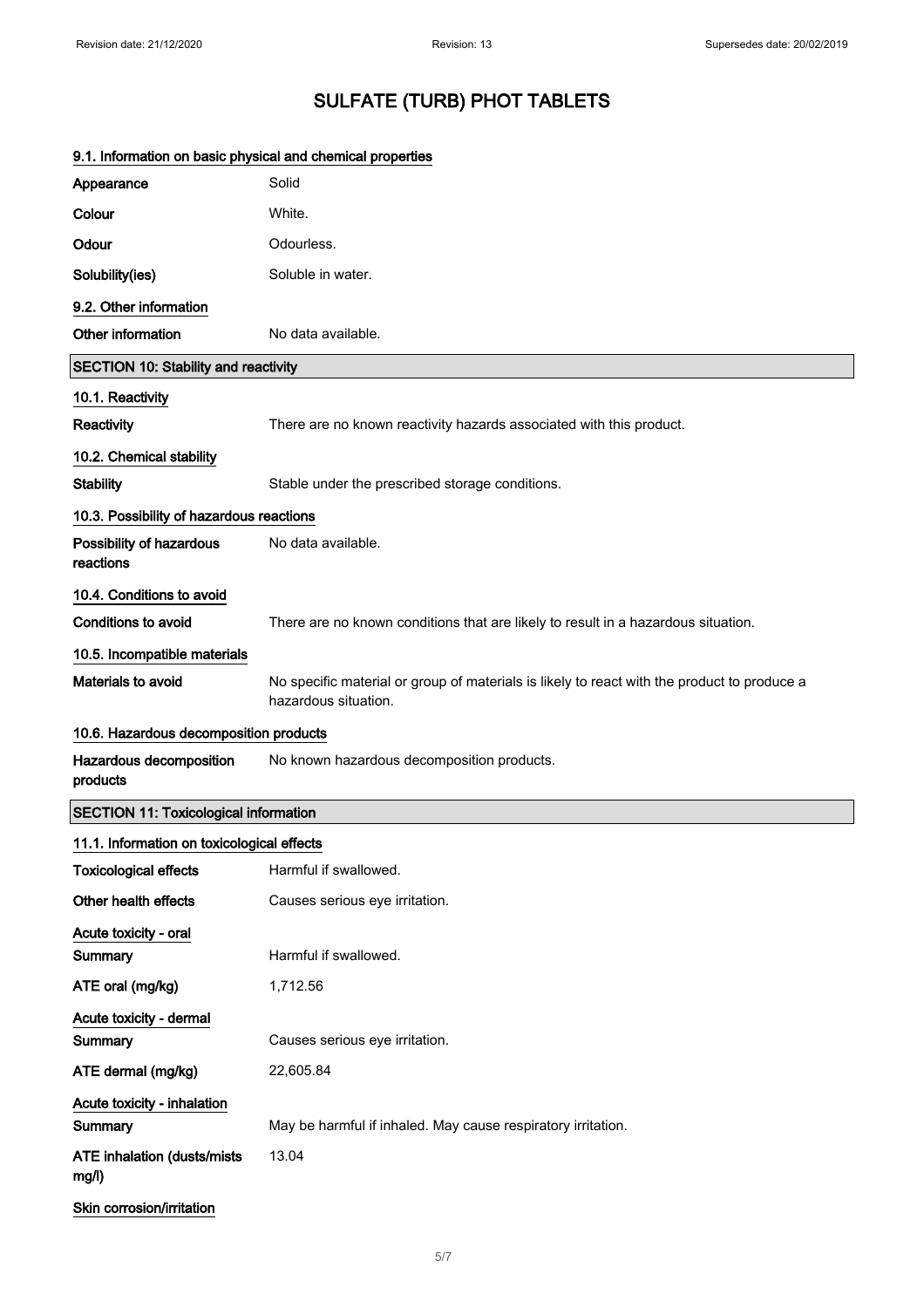| Summary                                          | May cause skin irritation.                                                                                                                |  |
|--------------------------------------------------|-------------------------------------------------------------------------------------------------------------------------------------------|--|
| Serious eye damage/irritation<br>Summary         | Causes serious eye irritation.                                                                                                            |  |
| Inhalation                                       | May be harmful if inhaled. May cause respiratory irritation.                                                                              |  |
| Ingestion                                        | Harmful if swallowed.                                                                                                                     |  |
| Skin contact                                     | May cause skin irritation.                                                                                                                |  |
| Eye contact                                      | Causes serious eye irritation.                                                                                                            |  |
| <b>SECTION 12: Ecological information</b>        |                                                                                                                                           |  |
| Ecotoxicity                                      | There are no data on the ecotoxicity of this product. However, large or frequent spills may<br>have hazardous effects on the environment. |  |
| 12.1. Toxicity                                   |                                                                                                                                           |  |
| <b>Toxicity</b>                                  | No data available.                                                                                                                        |  |
| 12.2. Persistence and degradability              |                                                                                                                                           |  |
| Persistence and degradability No data available. |                                                                                                                                           |  |
| 12.3. Bioaccumulative potential                  |                                                                                                                                           |  |
| <b>Bioaccumulative potential</b>                 | No data available on bioaccumulation.                                                                                                     |  |
| 12.4. Mobility in soil                           |                                                                                                                                           |  |
| <b>Mobility</b>                                  | The product is soluble in water.                                                                                                          |  |
| 12.5. Results of PBT and vPvB assessment         |                                                                                                                                           |  |
| Results of PBT and vPvB<br>assessment            | This substance is not classified as PBT or vPvB according to current EU criteria.                                                         |  |
| 12.6. Other adverse effects                      |                                                                                                                                           |  |
| Other adverse effects                            | None known.                                                                                                                               |  |
| <b>SECTION 13: Disposal considerations</b>       |                                                                                                                                           |  |
| 13.1. Waste treatment methods                    |                                                                                                                                           |  |
| <b>Disposal methods</b>                          | Dispose of waste to licensed waste disposal site in accordance with the requirements of the<br>local Waste Disposal Authority.            |  |
| <b>SECTION 14: Transport information</b>         |                                                                                                                                           |  |
| General                                          | The product is not covered by international regulations on the transport of dangerous goods<br>(IMDG, IATA, ADR/RID).                     |  |
| 14.1. UN number                                  |                                                                                                                                           |  |
| Not applicable.                                  |                                                                                                                                           |  |
| 14.2. UN proper shipping name                    |                                                                                                                                           |  |
| Not applicable.                                  |                                                                                                                                           |  |
| 14.3. Transport hazard class(es)                 |                                                                                                                                           |  |
| No transport warning sign required.              |                                                                                                                                           |  |